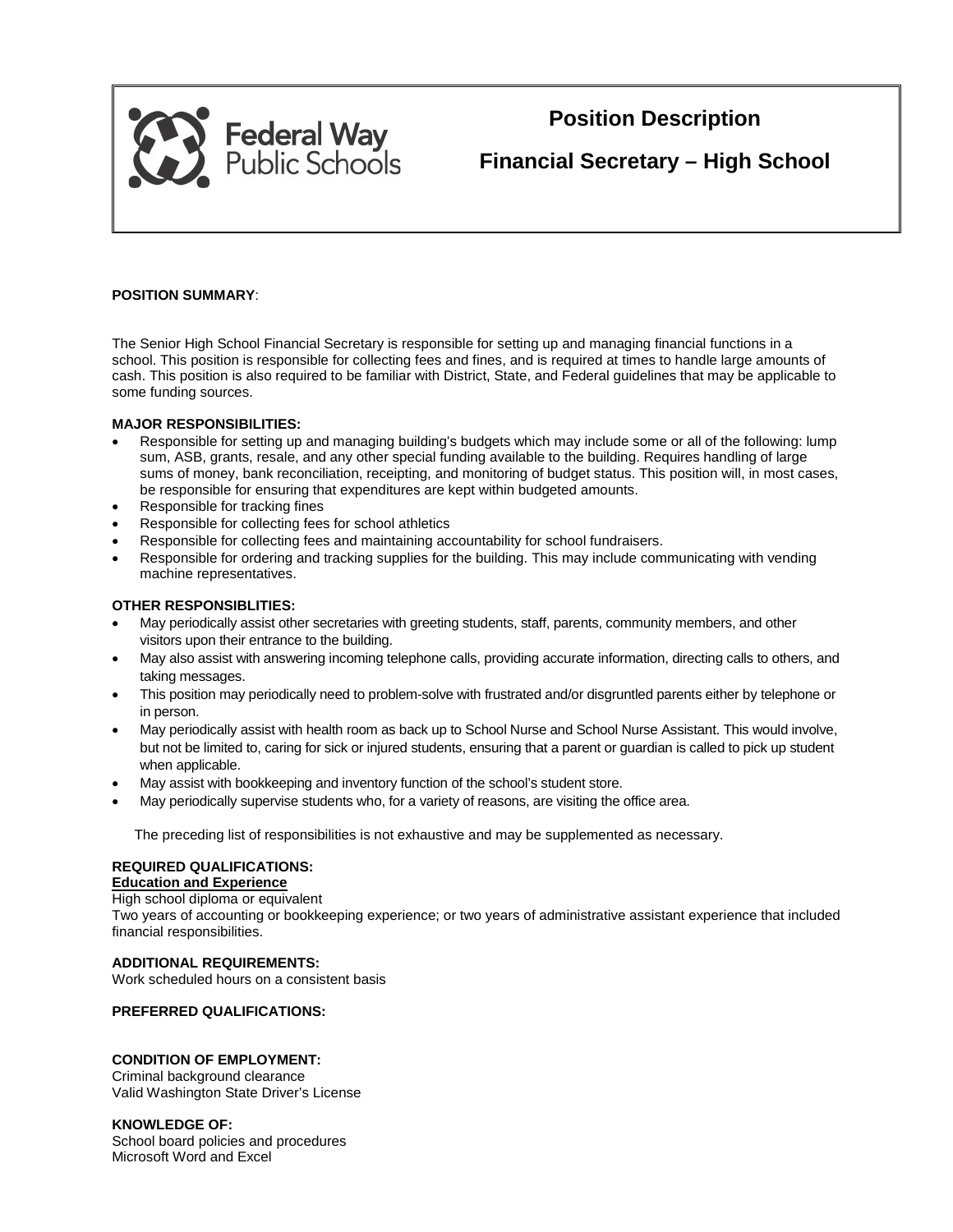Database Management The District's Integrated Accounting System The District's Student Information System Point of Sale software

District, State, and Federal guidelines that may be applicable to some funding sources

### **ABILITY TO:**

Organize and perform job responsibilities efficiently and independently without close supervision and able to pay strict attention to detail

Speak, read and follow written or verbal communications

Practice effective safety and security within individual work routines

Develop and maintain positive customer relations with staff, students, parents, and service providers

Work collaboratively with District staff and promote teamwork with co-workers

Practice ethical and professional standards of conduct including the requirements of confidentiality

Relate effectively with parents, staff, students and the public in a multicultural and multiracial community

Gain proficiency with the District's Integrated Accounting System

Gain proficiency with the District's Student Information System

Gain proficiency with Microsoft Word and Microsoft Excel

Gain proficiency with Point of Sale software

Organize and perform job responsibilities efficiently and independently without close supervision and able to pay strict attention to detail

Demonstrate proficiency using an e-mail system and willingness and ability to reach a high level of proficiency with the District's current e-mail system

Operate a variety of modern office equipment including microcomputers and related software Exhibit proper telephone etiquette

Remain flexible; able to cope with frequent interruptions as part of a daily routine, to multi-task and shift priorities to meet required deadlines

Cope with and assist angry or distraught students, parents, and other community members

Abide by Federal Way Public Schools' Policies and Procedures

Perform job responsibilities with or without reasonable accommodations

## **REQUIRED KNOWLEDGE, SKILLS AND ABILITIES RELATED TO CULTURAL COMPETENCE AND EQUITY:**

Knowledge/awareness of own cultural identity and how this influences behavior, and desire to learn about the cultural identity of others.

Ability to establish and nurture an environment that promotes cultural competence and equitable treatment of staff, students, and patrons of the District.

Ability to understand and hold self and others accountable for promoting the Federal Way Public Schools' commitment to "All Means All".

Ability to recognize that each person is a unique individual even as we celebrate their group cultural heritage.

**PHYSICAL DEMANDS:** The physical demands described here are representative of those that must be met by an employee to successfully perform the essential functions of this job. Reasonable accommodations may be made to enable individuals with disabilities to perform the essential functions.

While performing the duties of this job, the employee will regularly stand and walk, bend neck and back, use hands for repetitive grasping and pushing/pulling. The employee may occasionally be required to squat, kneel, and use hands for fine manipulation. The employee will constantly be required to sit for extended periods of time and use a computer screen and keyboard, and occasionally be required to climb stairs/ladder, lift and reach overhead, crawl, and lift/carry. The employee must constantly lift/carry up to 5 pounds and must frequently lift /carry up to 10 pounds. The employee will occasionally lift/carry a maximum of 20 lbs. The employee is occasionally required to push/pull a maximum weight of 100 pounds.

**WORK ENVIRONMENT:** The work environment characteristics described here are representative of those an employee encounters while performing the essential functions of this job. Reasonable accommodations may be made to enable individuals with disabilities to perform the essential functions.

While performing the duties of this job, the employee regularly works in indoor conditions and regularly works near video display. The noise level in the work environment is usually moderate. The position constantly deals with frequent interruptions, demanding deadlines, and occasionally deals with angry and distraught employees, students and community members.

#### **WORK SCHEDULE**

This position typically works 8 hours per day, Monday through Friday, 260 days per year.